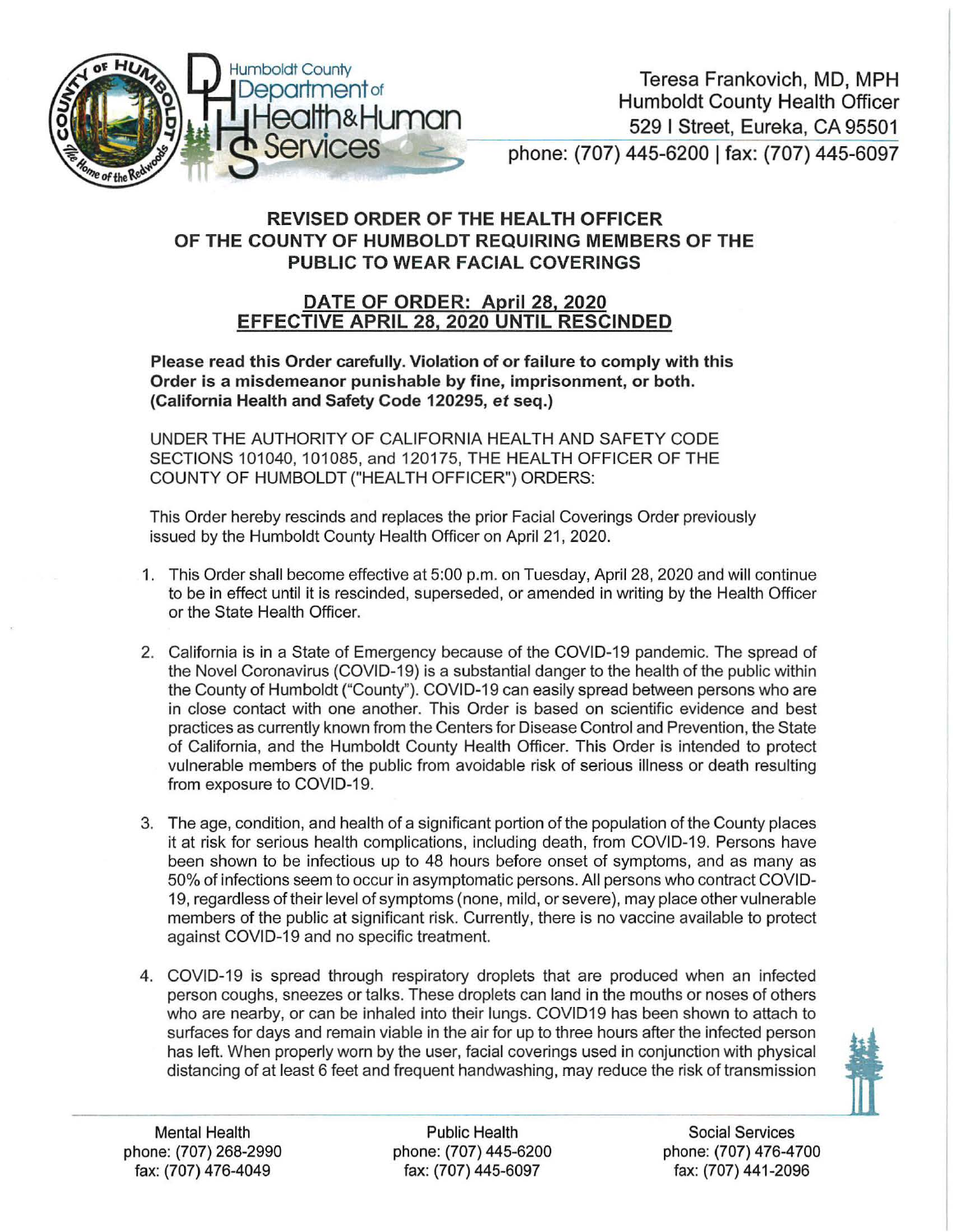of this virus by limiting the spread of these droplets. Even a small reduction in community transmission could make a major difference to the demand on the healthcare system.

- 5. This Order also is issued in light of the existence of 52 cases of COVID-19 in the County as of April 21, 2020.
- 6. The Health Officer has determined that this Order, and its prior Orders, were and are necessary because cases of COVID-19 have been confirmed throughout Humboldt County. COVID-19 is highly contagious and has a propensity to spread in various ways including, but not limited to, by attaching to surfaces or remaining in the air, resulting in physical damage and/or physical loss.
- 7. This Order is issued in accordance with, and incorporates by reference, the Health Officer Shelter in Place Order issued on March 30, 2020; the California Department of Public Health Face Covering Guidance issued on April 1, 2020; and the Health Officer Recommendation on Face Coverings issued on April 3, 2020.
- 8. All persons shall wear facial coverings before they enter any indoor facility besides their residence, any enclosed open space, or while outdoors when the person is unable to maintain a six-foot distance from another person at all times.
- 9. This Order does not apply when the person is driving alone or with members of their households, unless the windows in the vehicle are lowered to interact with first responders, food service workers, or other persons who are not members of their households. Persons should refrain from purchasing medical-grade masks, such as surgical masks and N95 respirators; those are critical supplies that must continue to be reserved for healthcare workers and other medical first responders coming into contact with infected persons.
- 10. Facial coverings mean any fabric or cloth that covers the mouth and nose without holes. The facial covering can be made using household items (including scarves, bandanas, t shirts, sweatshirts, towels, turtlenecks, or other fabric), can be sewn by hand, or factory made. Note that any mask that incorporates a valve should have the following: a one-way valve that only releases filtered air on the exhale; a minimum of one or more fabric barriers between the mouth and the exhaust valve and, if the valve is not filtered, then an additional face covering is required. Further guidance on facial coverings could be found here:
	- https://www.cdc.gov/coronavirus/2019-ncov/prevent-getting-sick/diy-cloth-facecoverings.html
	- https://www.cdph.ca.gov/Programs/CID/DCDC/Pages/Face-Coverings-Guidance.aspx
- 11 . Facial coverings should not be used on children under the age of 2 years or on anyone who has breathing problems or is unconscious or incapacitated. Individuals who are unable to remove their facial covering without assistance should not be masked. Children under 12 years of age are not required to be masked but are strongly encouraged to do so.
- 12. Facial coverings are meant to protect the public from the user in case the user is infected and not yet displaying symptoms. Facial coverings are not a substitute for social distancing.
- after removing their facial covering.<br>
The same control of the same control of the same control of the same control of the same control of the same control of the same control of the same control of the same control of the 13. The user should limit touching their face or their facial coverings, and should wash their ... hands before applying their facial covering, shortly after touching their facial coverings and after removing their facial covering.